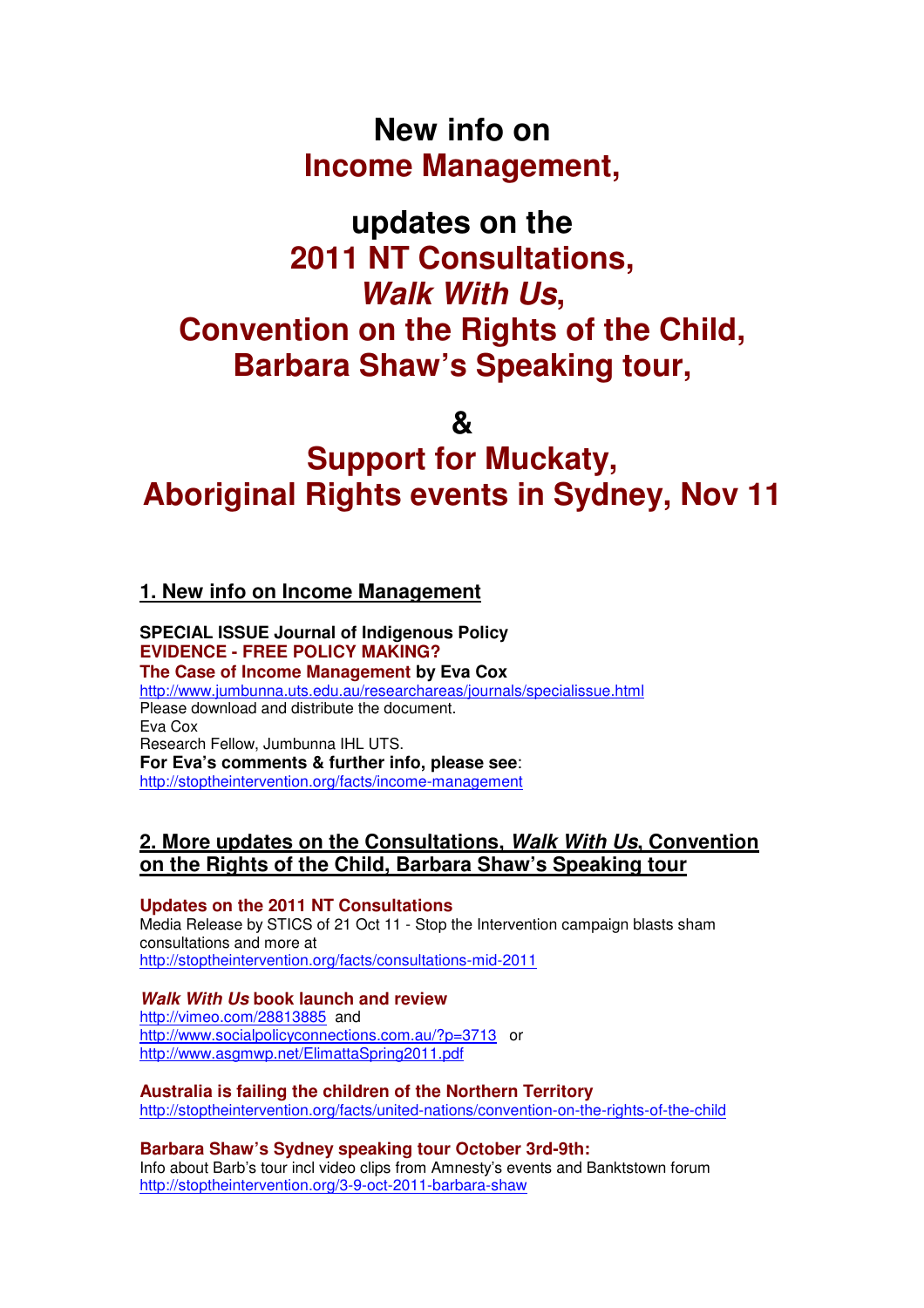## **3. Support sought for Muckaty**

Hi everyone,

Beyond Nuclear Initiative is collaborating with photographer Jagath Dheerasekara and Muckaty Traditional Owners on a photographic exhibition titled "Manuwangku, Under the Nuclear Cloud". The exhibition presents the country and community in the Northern Territory targeted to host a national radioactive waste dump.

Photographer Jagath Dheerasekara (http://jd.photoshelter.com/) is of political refugee background from Sri Lanka and specialises in social documentary and social justice reportage. Jagath received the Amnesty International Human Rights Innovation Grant 2010 to begin work on this exhibition and was a finalist in the prestigious Bowness Photography Prize 2011 with one of the images.

The exhibition is supported by Jumbunna Indigenous House of Learning (UTS), Australians for Native Title and Reconciliation (ANTaR), Centre for Peace and Conflict Studies (University of Sydney) and the Australian Conservation Foundation.

As this is a grass-roots initiative, for the project to be successful we need to raise at least \$5000 for completion of photo framing, production of the exhibition catalogue and travel for Traditional Owners to attend the opening in Sydney on January 16.

Please consider making a contribution as an individual or from your organisation to support this project to get off the ground and on display in cities and communities around the country. Support can be pledged from now until December 10, International Human Rights Day. Full details of the exhibition, how to make a contribution and a list of 'rewards' for each level of support are available at: http://www.pozible.com/index.php/archive/index/4118/description/0/0 Please contact me if you require any further information and please circulate this information widely.

Regards. Natalie Wasley Beyond Nuclear Initiative coordinator www.beyondnuclearinitiative.com 0429 900 774

## **4. Aboriginal Rights events in Sydney in November 2011**

#### **2 events promoted by New South Wales Reconciliation Council Our Place Launch**

Wednesday, 2 November - 7:30-10:30pm upstairs at The World Bar, 24 Bayswater Rd. Kings Cross http://www.facebook.com/event.php?eid=132114313559570 **The Waterloo Girls**  Sat 5 and Sun 6 November 2011 - 7:30pm http://www.nswreconciliation.org.au/waterloogirls

\*\*\*\*\*\*\*\*\*\*\*\*\*\*\*\*\*\*\*\*\*\*\*

## **Kerrianne Cox** with **Jacinta Tobin SATURDAY 5 NOVEMBER 2011**

## **13 Potter Avenue, Earlwood 7 – 11pm**

Creative Womyn Down Under invites you to a wonderful night of powerful womyn's music. Don't miss this rare opportunity to be part of Kerrianne's On the Road to Sovereignty tour. Enjoy inspiring music and activism in an Inner West Sydney home.

Kerrianne Cox is an internationally renowned independent Original Sovereign Ngombarl performing artist of Australia. Her signature song, Beagle Bay Dreaming, has brought her beloved home and country - Beagle Bay in the remote North West Kimberley region of WA into the hearts and minds of people all over the world. Visit her website at www.kerriannecox.com

\$25/\$20, tickets at door, supper included. All warmly welcomed. RSVP to Georgina on 0406 372 142 or email georgina@creativewomyn.net